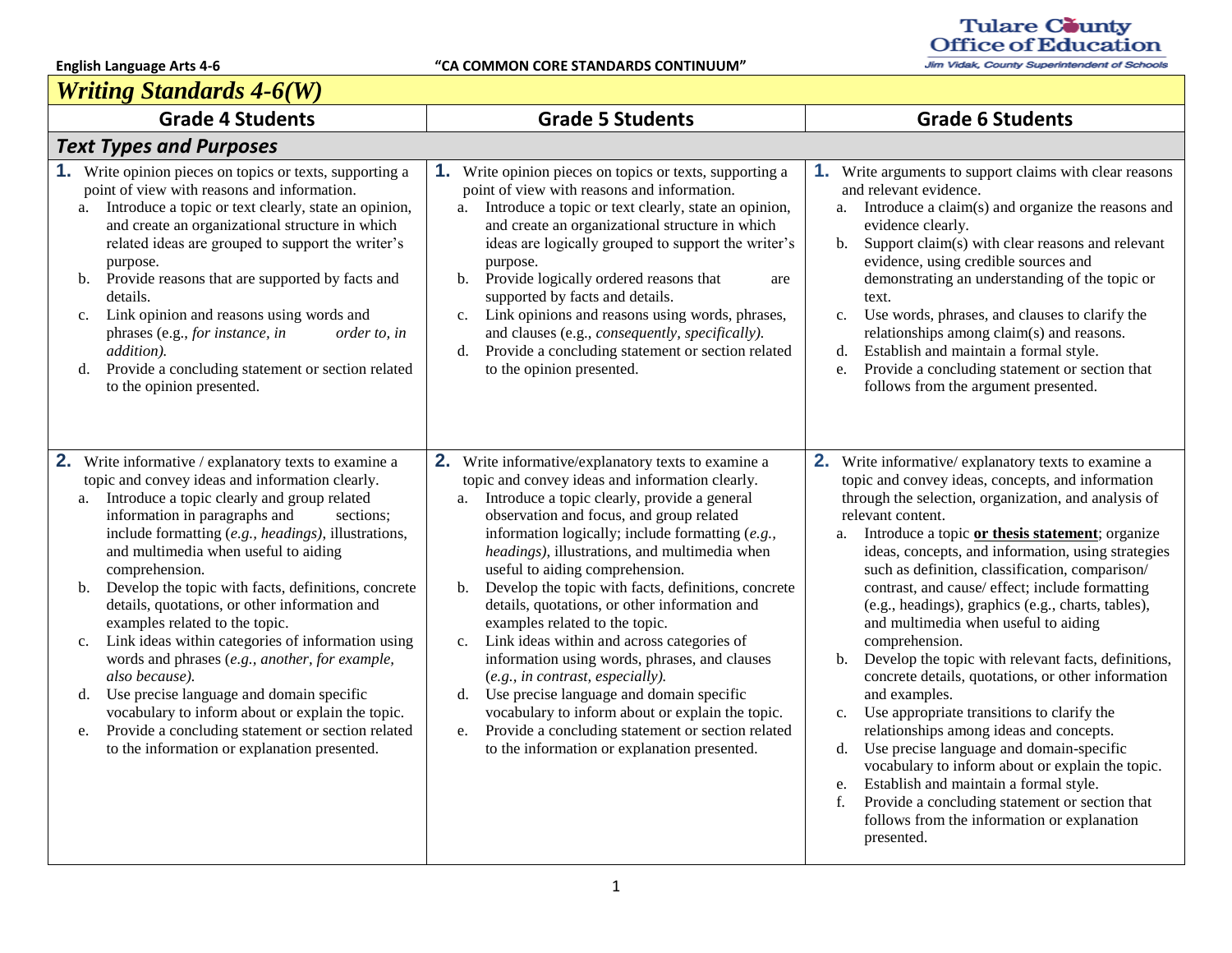|                                                                                                                                                                                                                                                                                                                                                                                                                                                                                                                                                                                                                                                                                                                                                                     |                                                                                                                                                                                                                                                                                                                                                                                                                                                                                                                                                                                                                                                                                                                                                                                                                      |    | <b>Tulare County</b><br><b>Office of Education</b>                                                                                                                                                                                                                                                                                                                                                                                                                                                                                                                                                                                                                                                                                                                                                                                                                                     |
|---------------------------------------------------------------------------------------------------------------------------------------------------------------------------------------------------------------------------------------------------------------------------------------------------------------------------------------------------------------------------------------------------------------------------------------------------------------------------------------------------------------------------------------------------------------------------------------------------------------------------------------------------------------------------------------------------------------------------------------------------------------------|----------------------------------------------------------------------------------------------------------------------------------------------------------------------------------------------------------------------------------------------------------------------------------------------------------------------------------------------------------------------------------------------------------------------------------------------------------------------------------------------------------------------------------------------------------------------------------------------------------------------------------------------------------------------------------------------------------------------------------------------------------------------------------------------------------------------|----|----------------------------------------------------------------------------------------------------------------------------------------------------------------------------------------------------------------------------------------------------------------------------------------------------------------------------------------------------------------------------------------------------------------------------------------------------------------------------------------------------------------------------------------------------------------------------------------------------------------------------------------------------------------------------------------------------------------------------------------------------------------------------------------------------------------------------------------------------------------------------------------|
| <b>English Language Arts 4-6</b>                                                                                                                                                                                                                                                                                                                                                                                                                                                                                                                                                                                                                                                                                                                                    | "CA COMMON CORE STANDARDS CONTINUUM"                                                                                                                                                                                                                                                                                                                                                                                                                                                                                                                                                                                                                                                                                                                                                                                 |    | <b>Jim Vidak, County Superintendent of Schools</b>                                                                                                                                                                                                                                                                                                                                                                                                                                                                                                                                                                                                                                                                                                                                                                                                                                     |
| <b>3.</b> Write narratives to develop real or imagined<br>experiences or events using effective technique,<br>descriptive details, and clear event sequences.<br>Orient the reader by establishing a situation and<br>a.<br>introducing a narrator and/ or characters;<br>organize an event sequence that unfolds naturally.<br>Use dialogue and description to develop<br>b.<br>experiences and events or show the responses of<br>characters to situations.<br>Use a variety of transitional words and<br>c.<br>phrases to manage the sequence of events.<br>Use concrete words and phrases and sensory<br>d.<br>details to convey experiences and events<br>precisely.<br>Provide a conclusion that follows from<br>the<br>e.<br>narrated experiences or events. | <b>3.</b> Write narratives to develop real or imagined<br>experiences or events using effective technique,<br>descriptive details, and clear event sequences.<br>Orient the reader by establishing a situation and<br>a.<br>introducing a narrator and/ or characters;<br>organize an event sequence that unfolds naturally.<br>Use narrative techniques such as dialogue,<br>b.<br>description, and pacing, to develop experiences<br>and events or show the responses of characters to<br>situations.<br>Use a variety of transitional words, phrases, and<br>c.<br>clauses to manage the sequence of events.<br>Use concrete words and phrases and sensory<br>d.<br>details to convey experiences and events<br>precisely.<br>Provide a conclusion that follows from the<br>e.<br>narrated experiences or events. | 3. | Write narratives to develop real or imagined<br>experiences or events using effective technique,<br>relevant descriptive details, and well-structured event<br>sequences.<br>a. Engage and orient the reader by establishing a<br>context and introducing a narrator and/ or<br>characters; organize an event sequence that<br>unfolds naturally and logically.<br>Use narrative techniques, such as dialogue,<br>b.<br>pacing, and description, to develop experiences,<br>events, and/ or characters.<br>Use a variety of transition words, phrases and<br>c.<br>clauses to convey sequence and signal shifts from<br>one time frame or setting to another.<br>Use precise words and phrases relevant<br>d.<br>descriptive details, and sensory language to<br>convey experiences and events.<br>Provide a conclusion that follows from the<br>e.<br>narrated experiences or events. |
| <b>Production &amp; Distribution of Writing</b>                                                                                                                                                                                                                                                                                                                                                                                                                                                                                                                                                                                                                                                                                                                     |                                                                                                                                                                                                                                                                                                                                                                                                                                                                                                                                                                                                                                                                                                                                                                                                                      |    |                                                                                                                                                                                                                                                                                                                                                                                                                                                                                                                                                                                                                                                                                                                                                                                                                                                                                        |
| 4. Produce clear and coherent writing (including<br>multiple-paragraph texts) in which the<br>development and organization are appropriate to<br>task, purpose, and audience. (Grade-specific<br>expectations for writing types are defined in<br>Standards $1-3$ above.)                                                                                                                                                                                                                                                                                                                                                                                                                                                                                           | 4. Produce clear and coherent writing (including<br>multiple-paragraph texts) in which the<br>development and organization are appropriate to<br>task, purpose, and audience. (Grade-specific<br>expectations for writing types are defined in<br>Standards $1-3$ above.)                                                                                                                                                                                                                                                                                                                                                                                                                                                                                                                                            | 4. | Produce clear and coherent writing in which the<br>development, organization, and style are appropriate<br>to task, purpose, and audience. (Grade-specific<br>expectations for writing types are defined in<br>standards 1-3 above.)                                                                                                                                                                                                                                                                                                                                                                                                                                                                                                                                                                                                                                                   |
| <b>5.</b> With guidance and support from peers and adults,<br>develop and strengthen writing as needed by<br>planning, revising, and editing. (Editing for<br>conventions should demonstrate command of<br>Language standards 1-3 up to and including grade 4<br>on pages 28 and 29.)                                                                                                                                                                                                                                                                                                                                                                                                                                                                               | <b>5.</b> With guidance and support from peers and adults,<br>develop and strengthen writing as needed by<br>planning, revising, editing, rewriting, or trying a new<br>approach. (Editing for conventions should<br>demonstrate command of Language standards 1-3 up<br>to and including grade 5 on pages 28 and 29.)                                                                                                                                                                                                                                                                                                                                                                                                                                                                                               | 5. | With some guidance and support from peers and<br>adults, develop and strengthen writing as needed by<br>planning, revising, editing, rewriting, or trying a new<br>approach. (Editing for conventions should<br>demonstrate command of Language standards 1-3 up<br>to and including grade 6 on page 52.)                                                                                                                                                                                                                                                                                                                                                                                                                                                                                                                                                                              |
| <b>6.</b> With some guidance and support from adults, use<br>technology, including the Internet, to produce and<br>publish writing as well as to interact and collaborate<br>with others; demonstrate sufficient command of<br>keyboarding skills to type a minimum of one page in<br>a single sitting.                                                                                                                                                                                                                                                                                                                                                                                                                                                             | With guidance and support from adults, use<br>6.<br>technology, including the Internet, to produce and<br>publish writing as well as to interact and collaborate<br>with others; demonstrate sufficient command of<br>keyboarding skills to type a minimum of two pages<br>in a single sitting.                                                                                                                                                                                                                                                                                                                                                                                                                                                                                                                      | 6. | Use technology, including the Internet, to produce<br>and publish writing as well as to interact and<br>collaborate with others; demonstrate sufficient<br>command of keyboarding skills to type a minimum<br>of three pages in a single sitting.                                                                                                                                                                                                                                                                                                                                                                                                                                                                                                                                                                                                                                      |